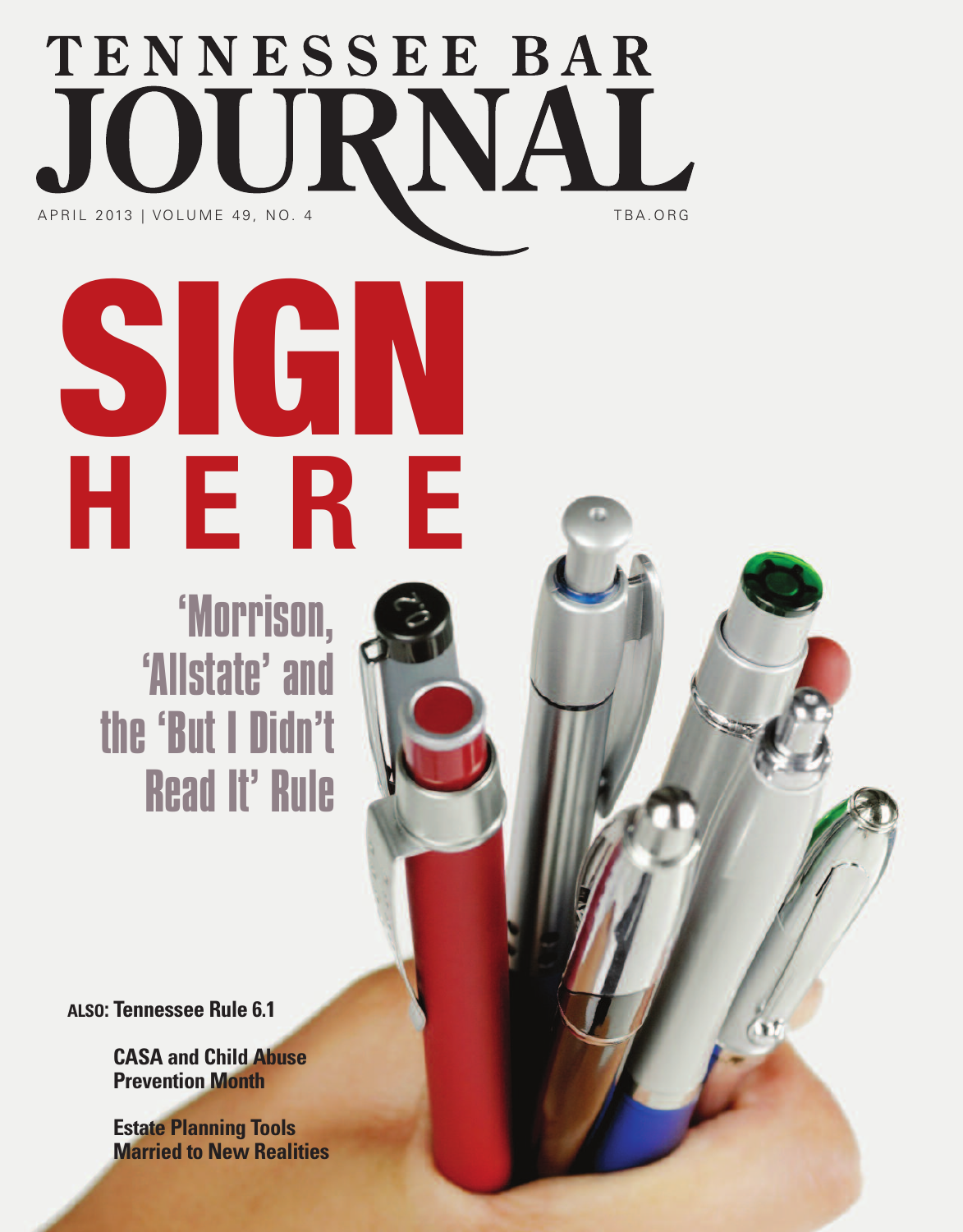



ON THE COVER Learn about the changes the Supreme Court and General Assembly have made regarding insurance agents' liability for what their clients sign. *Cover design by Landry Butler. Photo Jupiter Images*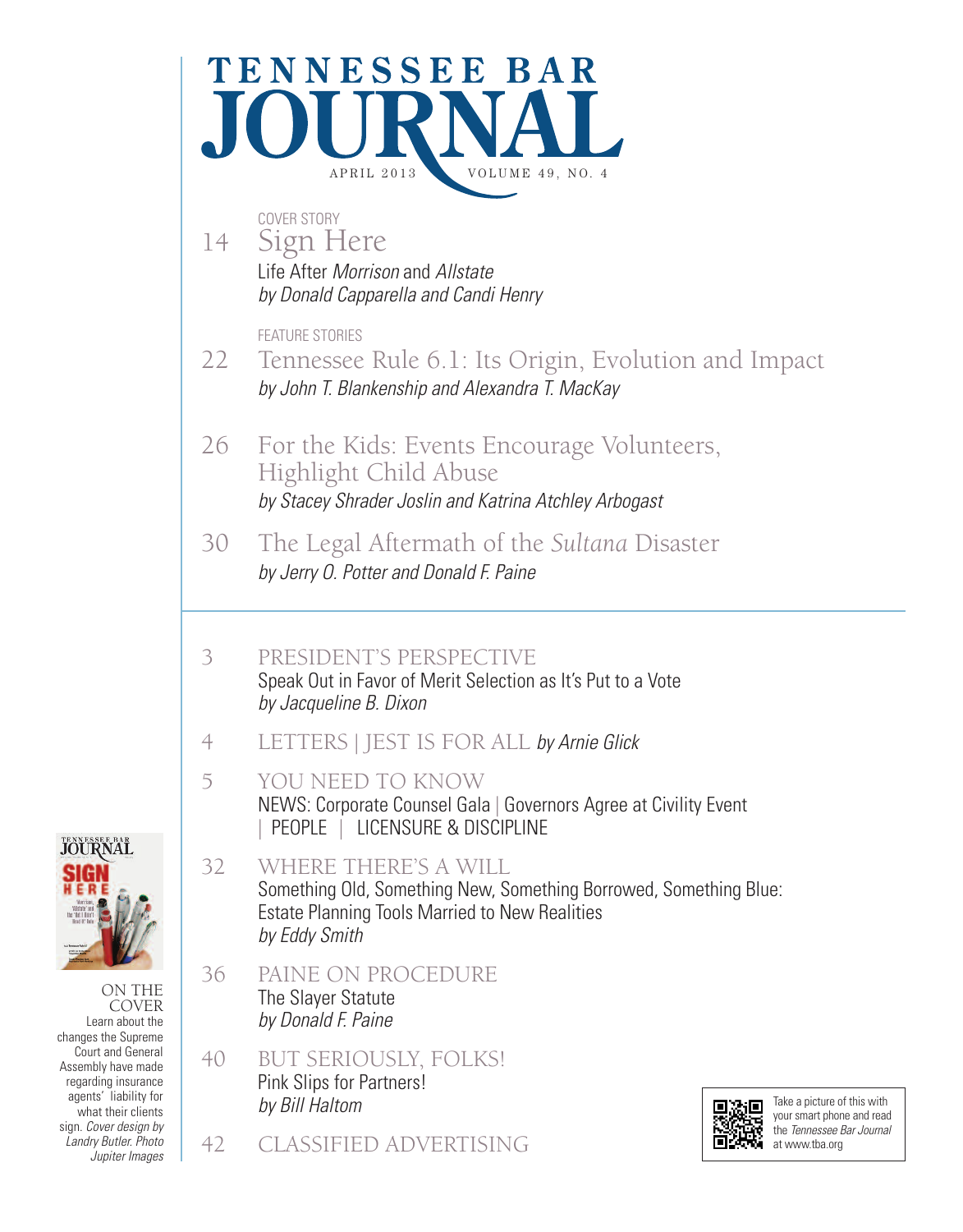## COVER STORY

# SIGN HER

#### *By Donald Capparella and Candi Henry*

'Morrison, ' 'Allstate' and the 'But I Didn't Read It'Rule

In the span of less than two years, the Tennessee Supreme Court has rendered opinions in two cases determining that an insurance agent is liable for professional errors, even if the insured failed to read materials related to the transaction. <sup>1</sup> The opinions in both cases represented a 3-2 split by the court. As a result, the insurance industry, lawyers, and many commentators have weighed in on the effect of the decisions. After the most recent case, the Tennessee General Assembly swung into action to pass legislation directly in response to this issue. This article discusses the law before the two rulings, the rulings themselves, the legislation passed in their wake, and the potential impact of the new law.

**Smith v. Tennessee Farmers : 'But I didn't read it' is no defense.** In 2006, the Tennessee Court of Appeals concisely addressed a longstanding matter of policy in Tennessee statutory and case law.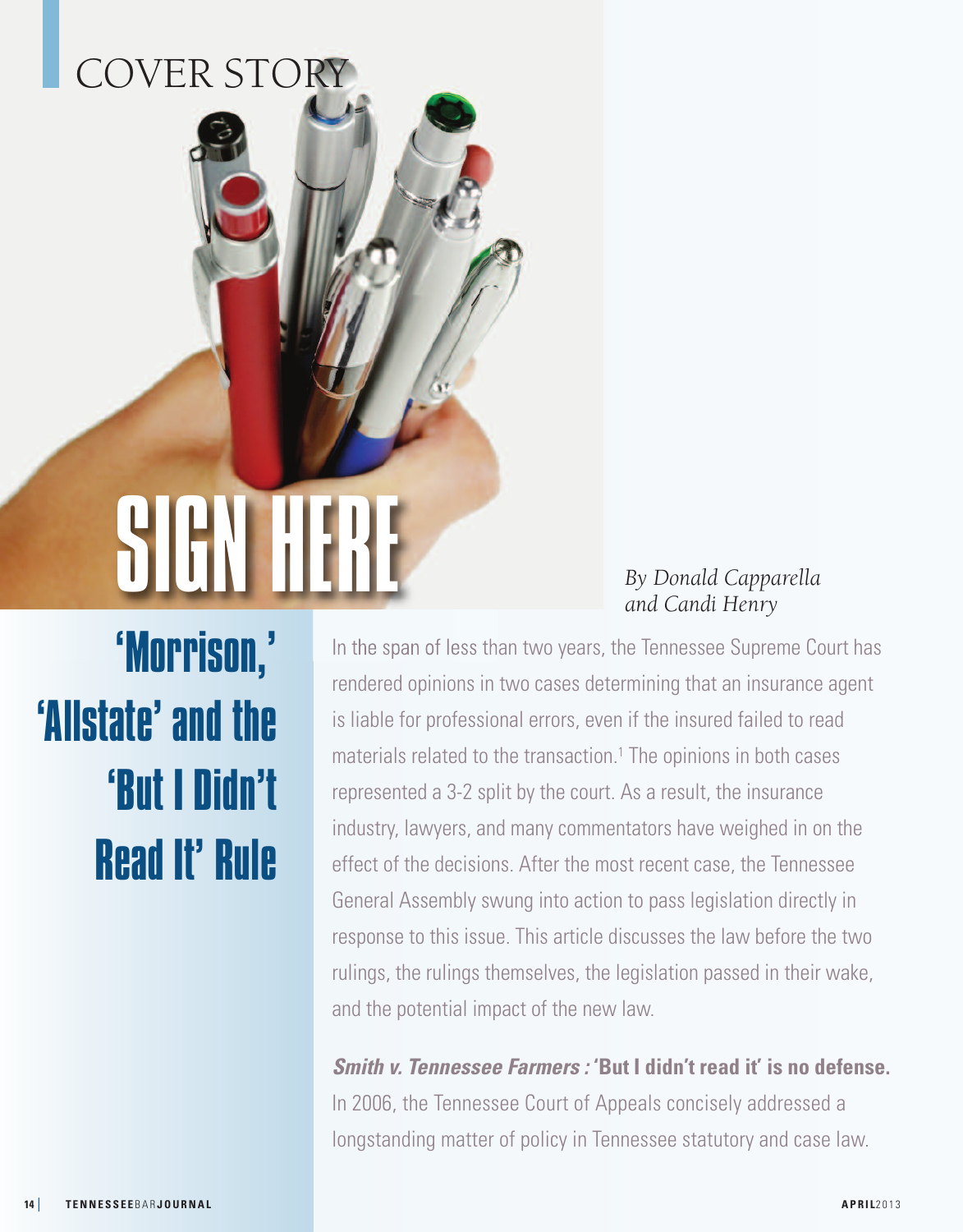Essentially, the court noted that, just as ignorance of the law is no excuse, failing to read a document provides no reprieve from the consequences of one's signature on the contract.

We have addressed the "but I didn't read it" defense many times ' before, and the law in Tennessee on this issue has been long settled. The failure to read an application for insurance does not insulate an applicant from errors or omissions in a signed application. A party's signature binds him or her as matter of law to the representations in the signed document.<sup>2</sup>

In *Smith*, the deceased had applied for life insurance. During the required medical exam, the nurse asked questions and marked Mr. Smith's answers on the application. Mr. Smith then signed the completed application. On his application, in response to questions regarding whether he had ever had a driver's license suspended and whether he had ever been arrested for drug- or alcoholrelated problems, the answer "No" was marked. However, Mr. Smith had, in fact, had a DUI.

After Mr. Smith's death, the insurance company learned of the DUI as well as other serious medical issues. As the policy was fewer than two years old and thus "contestable," the insurance company declined to pay, citing Tenn. Code. Ann. § 56-7-103. The statute, when read in conjunction with Tenn. Code. Ann. § 56-7-2307(3), provides that if an insured makes a misrepresentation on an application with actual intent to deceive, or if the misrepresentation increases the risk of loss to the insurance company, the insurance company is entitled to void the policy within the first two years after issuance.

The trial court determined that Mr. Smith's misrepresentations didn't ' increase the insurance company's risk of loss and, thus, that the insurance company should pay the proceeds of the policy to his widow. In the ensuing appeal, the Court of Appeals noted that, in addition to the testimony alluded to

by the insurance company that persons with DUI convictions have a higher risk of death, as a matter of common sense, a DUI conviction can increase the risk of loss to a life insurer. Accordingly, the Court of Appeals reversed the trial court.

So doing, the Court of Appeals rebuffed Ms. Smith's assertion that her husband had never actually read the application he signed — refusing to accept "but I didn't read it" as a defense. ' However, the court was careful to drop in a footnote, pointing out circumstances under which it might have reached a very different conclusion.

Ms. Smith has never claimed that Mr. Smith answered the questions fully and truthfully and that Mr. Spence or the nurse recorded his answers incorrectly. Even if she had, Tenn. Code Ann. § 56-7-103 would still have applied as long as Mr. Smith thereafter signed the application filled out by the agent. However, the outcome could have been different had Mr. Smith signed a blank application that was later filled out by the insurance agent.<sup>3</sup>

This distinction would make all the difference when the Court of Appeals and, later, the Tennessee Supreme Court, would address another situation where a mistake was made by the agent when filling out the application for the insured. The insured did not read his application and catch the agent's mistake, and the Supreme Court found, in Morrison v. Allen,<sup>4</sup> that the failure of the insured to read the application did not allow the agent to avoid liability.<sup>5</sup>

Smith stands for the proposition that, where written agreements are concerned, if someone fills out a form and signs it, he or she will be bound by the contents. The implications for insurance agents are that, while it's a good idea to remind clients to read their applications, the client will bear respon sibility for incorrect information person ally supplied on the application.

*Continued on page 16*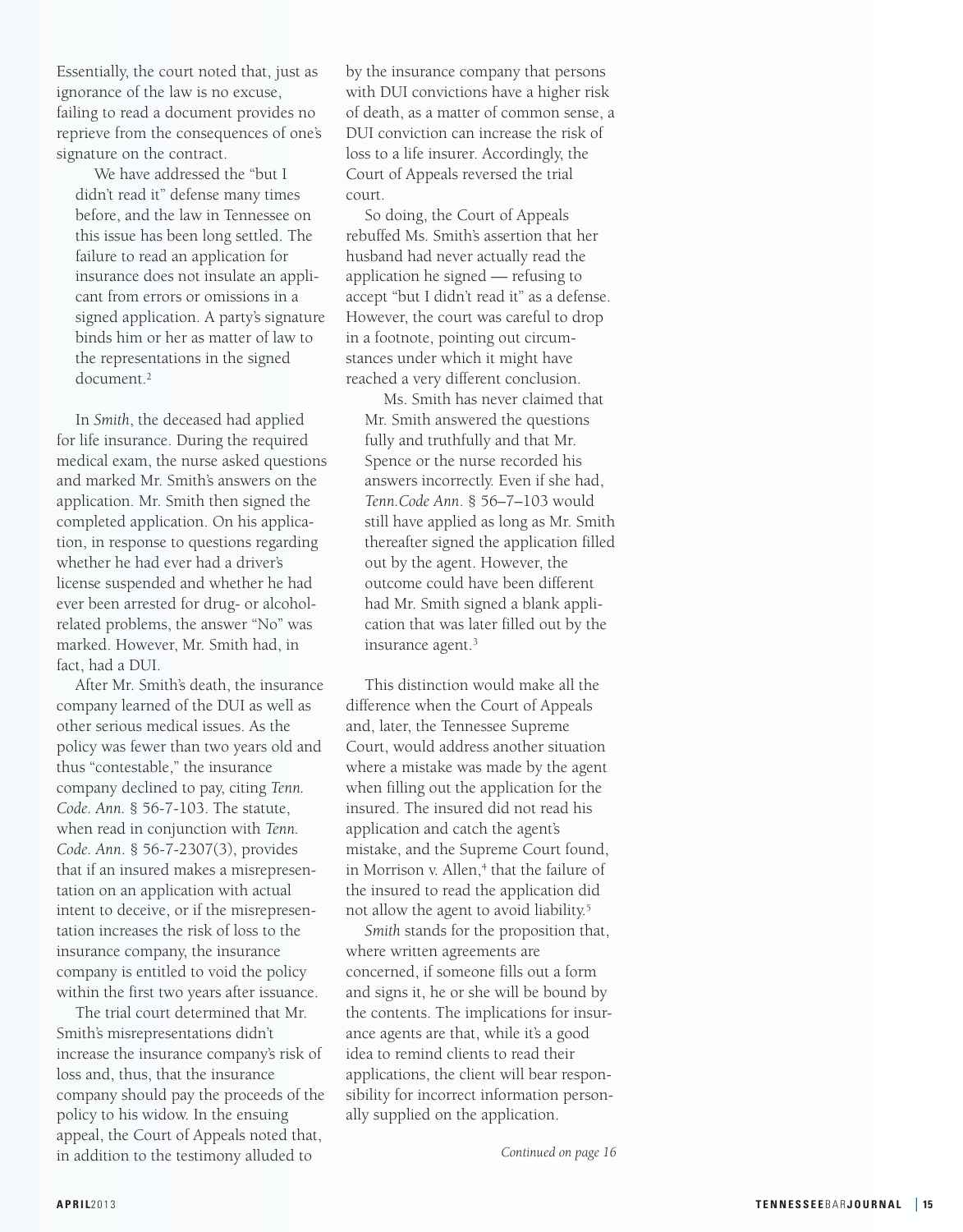#### *Morrison v. Allen*

#### **"But I didn't read it" is no excuse for inattentive insurance producers.**

Just over two years after its decision in *Smith*, the Court of Appeals again

found itself addressing the effect of an unread insurance application. This time both the Court of Appeals and the Supreme Court would determine that the "but I didn't read it" defense will not insulate an insurance producer from the consequences of his mistakes.

In January 2004, Howard and Kristen Morrison met with Paul Allen and Jody Roberts, certified financial planners and life insurance

producers. Roberts recommended a \$1 million life insurance policy for Mr. Morrison and a \$250,000 policy for Mrs. Morrison, both with American General. A short time later, the Morrisons received a packet in the mail containing several financial planning documents, including the life insurance applications. There was no cover letter or other instructions, but there were "sticky notes" directing the Morrisons to "sign here." The Morrisons did what they were told — they signed the paperwork but did not read the applications.

American General ultimately issued a \$1 million life insurance policy on the life of Mr. Morrison. On the advice of the brokers, Mr. Morrison allowed his existing, non-contestable life insurance policy to lapse. <sup>6</sup> Two months later, Mr. Morrison died as the result of a singlecar accident — no alcohol was involved.

When Ms. Morrison made a claim for benefits, American General exercised its right to contest the policy and denied coverage because of an incorrect answer to question 17E on the application: "In the past five years, have any proposed

insureds been charged with or convicted of driving under the influence of alcohol or drugs or had any driving violations?" On the application form, the answer to this question was marked "No." Mr. Morrison had previously been convicted of a DWI.

> Eventually, Ms. Morrison filed suit against American General, Roberts and Allen, and their employer, pursuing claims on the following theories of

recovery: 1) breach of contract for failure to procure an enforceable life insurance policy; 2) breach of fiduciary duty, negligence and negligent misrepresentation; and 3) a

Tennessee Consumer Protection

Act (TCPA) claim for "reckless and unfair and deceptive practices." American General settled with Mrs. Morrison prior to trial for \$900,000, likely because a nurse's report in American General's possession indicated that Mr. Morrison had answered truthfully when asked whether his driver's license had been restricted or suspended within the previous five years.

During trial Allen acknowledged that he filled out the application for Mr. Morrison and agreed that he (1) did not ask Mr. Morrison question 15 on the application, which inquired whether the proposed insureds had any existing life insurance policies, and (2) stated that Mr. Morrison did not use tobacco, even though he knew Mr. Morrison to be a smoker. Allen claimed that he had, in fact, asked Mr. Morrison question 17E regarding driving under the influence and that he answered "no" on two occasions, but there was no reference to the question in his office file. Further, although Allen answered "yes" to a question on the Agent's Report section of the application asking whether he had

personally seen the applicants on the date of the application, asked each question, and accurately recorded the answers, Allen admitted at trial that he had not done any of those things.

Following a bench trial, the court found that the defendants had breached their employment contract by failing to procure an enforceable life insurance policy, and awarded Ms. Morrison damages of \$1 million plus prejudgment interest. The trial court also awarded Mrs. Morrison \$300,000 for the loss of the First Colony policy based on theories of breach of fiduciary duty, negligence and negligent misrepresentation. The trial court doubled the award to \$600,000 on the TCPA and granted pre-judgment interest.

The trial court found no comparative fault on the part of the Morrisons. The trial court found that both Allen and Roberts were reckless in the application, sales and fiduciary process in which they were involved. No credit was awarded to the brokers and their employer for the \$900,000 settlement by American General.

The Court of Appeals affirmed in part, agreeing that the agent had never asked Mr. Morrison the DUI question. The Court of Appeals disagreed with the trial court's decision not to permit a credit for the settlement with American General and reduced the award by \$900,000. The Court of Appeals affirmed the TCPA award and the doubling of damages, but denied Ms. Morrison's request for attorney's fees on appeal. The Defendants filed a Rule 11 Application, which was granted by the Supreme Court.

#### Supreme Court Ruling

The Supreme Court held that the defendants breached their contract with the Morrisons by failing to procure an enforceable insurance policy, reasoning that "if an agent undertakes to obtain an insurance policy for an insured, and the policy obtained is contestable due to the acts or omissions of the agent, then the applicant has the same right to recover for failure to procure as he or she would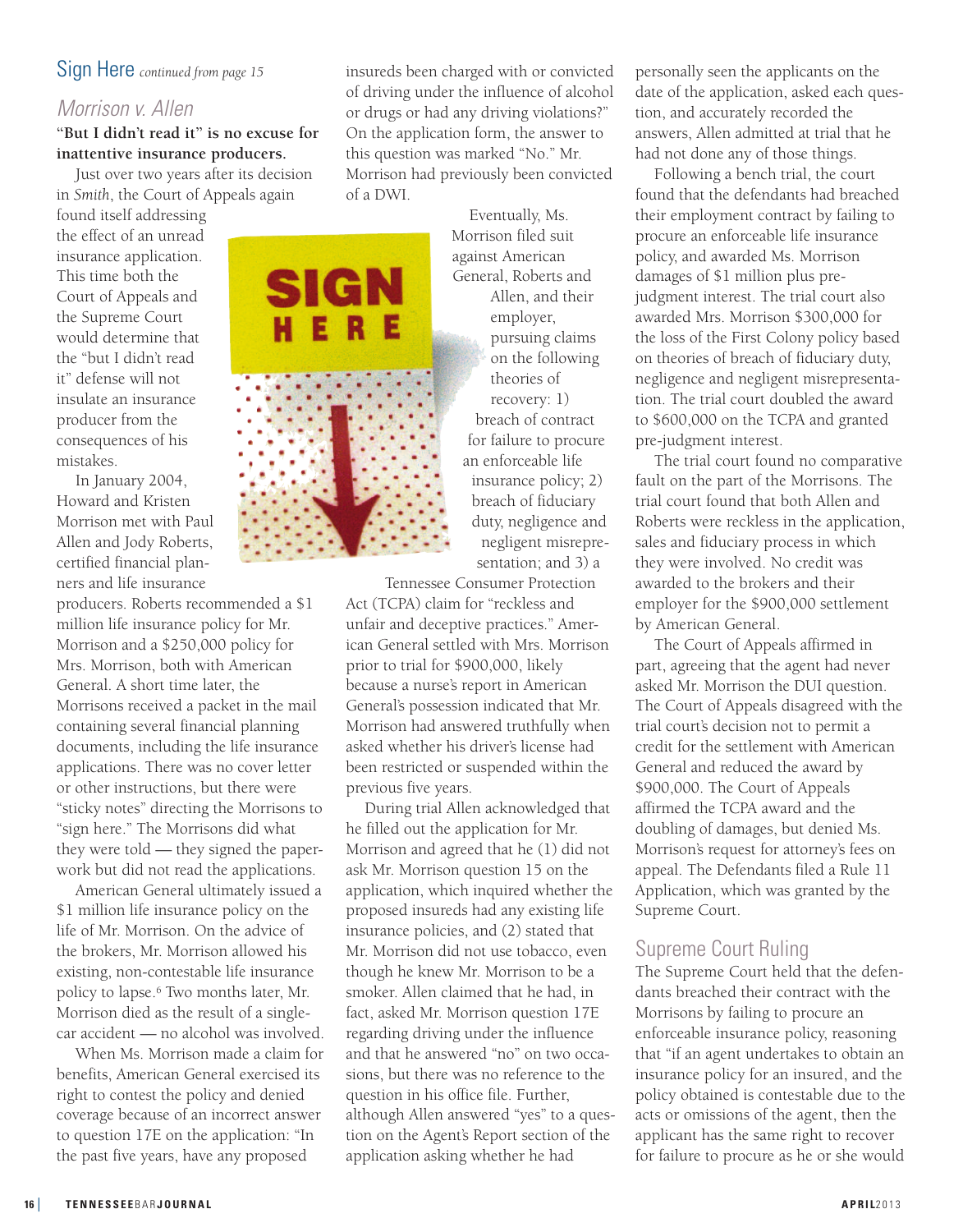have had if policy had not issued at all." The court found that any other holding would deprive an insurance client from receiving the benefit of the bargain, noting that "[i]nsurance that is obtained but later voided because of acts or omissions by an agent is just as worthless as no insurance or inadequate insurance."

On an issue of first impression, the court held that an insured's failure to read the contents of an application prepared by the agents of the insured does not insulate the agents from a suit based upon the procurement of a contestable policy. In this case, the court found "ample evidence to support the trial court's determination that [Mr.] Morrison was never asked about his driving record and that the defendants' failure to do so resulted in a policy that was successfully contested by American General."7 Regardless of the Morrisons' failure to read the policy applications, a failure to procure claim was established because 1) the defendants undertook to procure life insurance for the Morrisons as a part of their professional duties; 2) the defendants failed to use reasonable diligence to procure enforceable life insurance; and 3) the defendant's actions warranted the Morrisons' assumptions that they had the life insurance coverage sought.

The court also reiterated that an agent's duty to procure an insurance policy is distinct from the duty of the insurer to pay under its policy, which gives rise to an independent cause of action for failure to procure. The court specifically disagreed with the defendants' argument that a failure to read the policy shields them from any liability, finding that "[i]nsurance professionals and other fiduciaries [must be held] to higher standards."8 The Supreme Court thus affirmed the \$1 million award for failure to procure and the award of prejudgment interest at 10 percent, dating back to 30 days after Mr. Morrison's death.

On the issue of the \$900,000 credit claimed by the defendants because of the insurance company's settlement, the Supreme Court noted that, normally, an independent insurance agent sued under a breach of contract theory for failure to procure is entitled to an offset in damages by the insurance company's settlement on the policy. However, in this case, the court found that American General's settlement could not be used to offset the damages awarded because American General was sued on multiple theories and entered into a general release of any and all claims. On the negligence, negligent misrepresentation, and breach of fiduciary duty claims, the court held that Mrs. Morrison failed to prove that the defendants' conduct caused the loss of the \$300,000 policy and declined to award damages on the \$300,000 policy based on violations of the TCPA. Because no damages were awarded in tort, the Supreme Court did not address the issue of comparative fault.

The majority opinion was written by Justice Wade, joined by Justices Holder and Lee. Two separate dissents were filed, reflecting a 3-2 split on the issue of whether the defendants were entitled to a credit for the damages paid by the insurance company. In her dissent, Chief Justice Clark concluded that the defendants were entitled to an offset of \$900,000, representing the insurance company's settlement with Ms. Morrison on the million-dollar policy. Justice Koch agreed with Justice Clark that the defendants were entitled to a credit but asserted that he would have decided the matter as a breach of fiduciary duty issue, rather than a contract claim for failure to procure. Thus, Justice Koch's analysis, though different than Chief Justice Clark's dissenting opinion, would have reached the same result excusing the failure to read and issuing a judgment for the plaintiff for \$100,000.

*Morrison*'s impact for the purchaseragent relationship here is fairly straightforward. An insurance agent must procure the requested policy if it is available. An insurance agent may not allow an application to be submitted if the

*Continued on page 18*

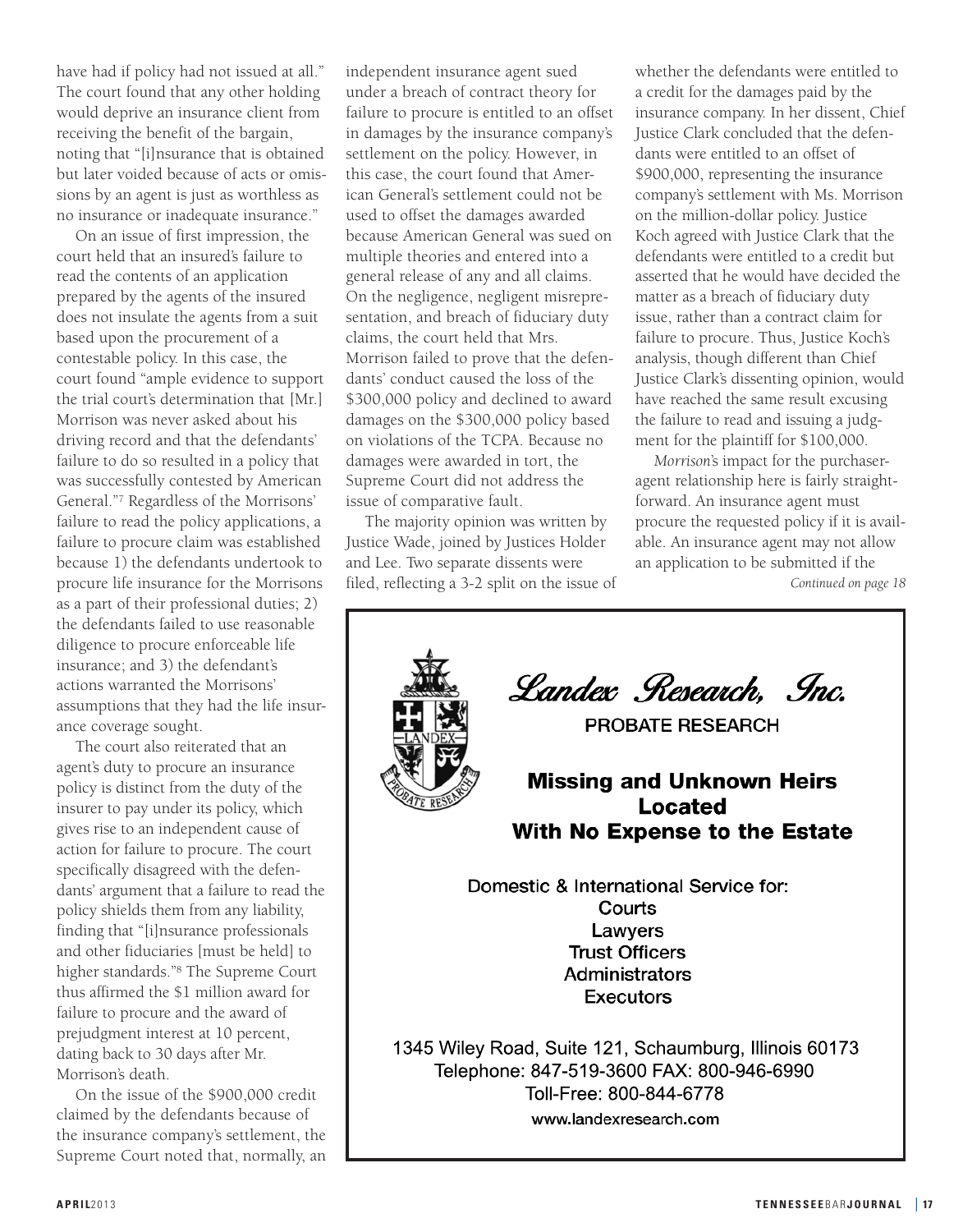agent knows it contains incorrect information — whether or not the client signed the application. Finally, an insurance agent must give reasonable information and instructions to his or her clients, who are entitled to rely upon their agent's expertise.

#### Impact of 'Morrison'

#### **Lots of people read it! (The opinion, that is.)**

The decision in *Morrison v. Allen* was rendered on Feb. 16, 2011. It quickly became an oft-cited case in both legal opinions and secondary sources of authority. At least one commentator said that the case had "totally revamped and redefined the law of agent liability in the State of Tennessee."9 Indeed, less than two years later, the case is now referenced in the *ALR; Couch on Insurance; Tennessee Circuit Court Practice; Tennessee Practice on Contracts; Tennessee Practice on the Law of Comparative Fault; Am Jur. Proof of Facts; Am. Jur. on Insurance; Am. Jur on Negligence; CJS on Insurance*; and *CJS on Trial*, among others. 10

However, it is arguable that *Morrison* didn't really break any radically new legal ground. To paraphrase one business litigation blog, the upshot of the ruling is that insurance agents should be "much more careful (or much less dishonest)" when the agents are the ones filling out applications. <sup>11</sup> In *Morrison*, all the justices agreed that there were no damages for TCPA purposes. Also, although the justices were split as to whether the claim was properly considered a breach of contract or a breach of fiduciary duty, everyone agreed that when the agent was at fault, the customer should not be penalized for following the agent's instructions (i.e., signing where a "sign here" sticky note indicated). That's hardly a startling proposition in the field of agent liability. The question as to the credit for the settlement by the insurance company is a fascinating damages discussion, but it doesn't provide the practitioner with any clear take-away point other than to draft

settlement agreements carefully. However, *Morrison* did represent an exception to the "but I didn't read it rule." The insurance industry and its agents were also evidently watching this area of law closely, because when the Tennessee Supreme Court issued another agent liability case in March 2012, the General Assembly would take action.

#### 'Allstate v. Tarrant'

#### **"But I didn't read it" still doesn't work for inattentive insurance producers.**

*Allstate v. Tarrant*<sup>12</sup> was not a "failure to read" case. However, it did present another situation in which the Tennessee Supreme Court found that if an agent breaches its contract to procure insurance, the insured should not bear the consequences when the policy issued does not provide the requested coverage.

John and Diana Lynn Tarrant owned and operated Blue Ribbon Cleaning Inc. Since 1990, the Tarrants had been

customers of the Lonnie Jones Agency, through which they purchased both commercial and individual automobile insurance policies from Allstate Insurance Company. The vehicles owned by Blue Ribbon were insured as part of a commercial fleet.

Mr. Tarrant usually called Mr. Jones before each annual renewal in an

attempt to lower his premium payments. After one such phone call in March 2004, three commercial vehicles were moved to personal policies. The personal policies had lower limits than the commercial policies. One of the transferred vehicles was a 2002 Chrysler minivan. At the time, Jones Agency records showed that Mr. Tarrant was the owner of the van, although it is undisputed that the Jones Agency knew that the van was actually leased in the name of Blue Ribbon.

Allstate sent Mr. Tarrant a letter noting the amended policy declarations in place as a result of the coverage change, although Mr. Tarrant did not recall receiving the letter. Subsequently, Allstate billed Mr. Tarrant for his commercial policy, and the policy did not show the van as a commercially insured vehicle. Allstate also billed Mr. Tarrant for the personal policies, which indicated that the van was insured as a personal vehicle and provided amended policy declarations. Mr. Tarrant paid the bills but stated that he did not read them.

We can all guess what happened next: the van was involved in an accident. The Tarrants and Allstate could not agree as to whether the van should be subject to the higher commercial policy limits. A declaratory judgment action followed.

The evidence at trial showed that

vehicles are to be insured pursuant to their use, and it was undisputed that agents should inquire about usage purposes. The Jones Agency agent, although lacking a specific memory regarding her March 2004 conversation with Mr. Tarrant, noted that she would have inquired about the usage. Mr. Jones himself testified that, ultimately, the agents would do what the client asked.

Mr. Tarrant, however, stated

that he would never have asked the minivan to be insured on an individual policy.

Allstate argued that, notwithstanding the factual dispute regarding how the minivan was moved to an individual policy, Mr. Tarrant's act of paying the new lower premium on the personal policy operated as a ratification of the *Continued on page 20*



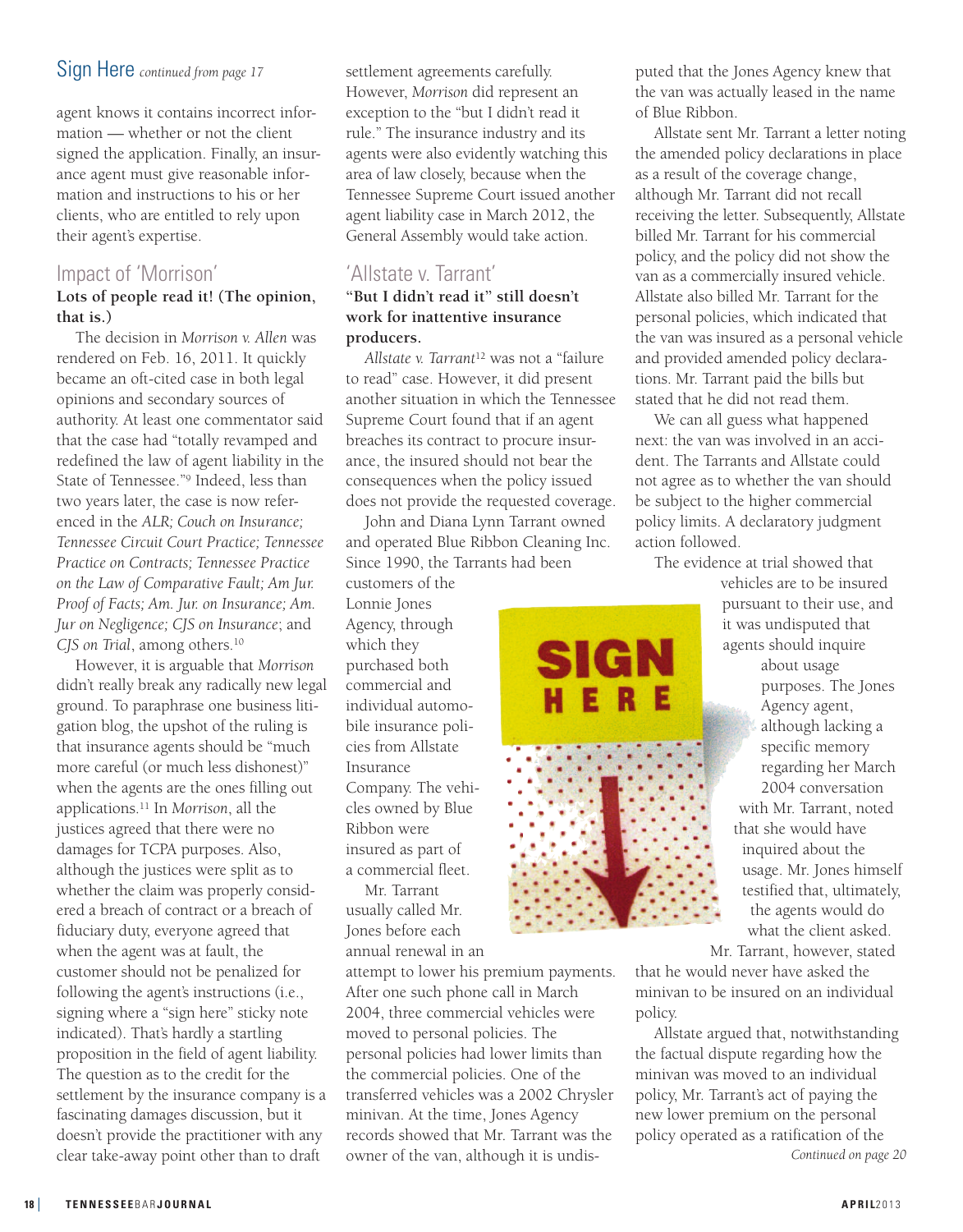new contract. Alternatively, Allstate argued that even if the new contract had not been ratified, Allstate should not be estopped from denying coverage of the van under the commercial policy.

The trial court determined that there had been a good faith misunder-

standing regarding the use of the term "vans." Evidently, Ms. Smith did not interpret "van" to include the minivan and, thus, did not leave the minivan on the commercial policy. The trial court further determined that Mr. Tarrant had ratified the change because he had received the letter denoting changes to his coverage and had received and paid subsequent premium charges. Thus, Allstate was bound by the personal policy with lower limits of coverage.

The Court of Appeals determined that Allstate had failed to follow Mr. Tarrant's instructions and that Mr. Tarrant's subsequent actions did not operate to relieve Allstate from liability for its mistakes. However, addressing Mr. Tarrant's estoppel argument, the Court of Appeals noted that the general rule that insurance companies could be estopped from denying coverage for their agent's mistake did not apply. According to the Court of Appeals, the difference in this case was that Allstate was not denying coverage but just offering coverage under a different policy. The Tennessee Supreme Court granted Allstate's application for permission to appeal.

#### Supreme Court Ruling

The Supreme Court began by reviewing the trial court's determinations of fact. The trial court found both Mr. Tarrant and Jones Agency employee Ms. Smith to be credible. Ms. Smith's testimony

only concerned her usual practice, as she had no specific memory of the conversation with Mr. Tarrant. Mr. Tarrant's testimony, however, was that he had instructed that the vans be placed on commercial policies. Thus, the effect of the trial court's ruling was a determination that the Jones Agency made a mistake in placing the van on

the personal policy. The court then noted that "ratification" can only occur when "one approves, adopts, or confirms a contract previously executed by another[,] in his stead and for his benefit, but without his authority."13 The Tennessee Code holds that, in controversies

surrounding the application

or insurance of a policy, an insurance producer is the agent of the insurer. 14 Thus, the Supreme Court determined that Ms. Smith and the Jones Agency could not have been acting in Mr. Tarrant's stead to modify the policy. Further, the Jones Agency and Allstate benefitted by the transaction because they kept Mr. Tarrant's business, so they could not have been working for Mr. Tarrant's benefit. Since no one acted in Mr. Tarrant's stead and for his benefit to create the new contract, he could not have ratified it.

Regarding whether Allstate was estopped from denying coverage, the Supreme Court disagreed with the Court of Appeals and determined that Allstate was, in fact, subject to an estoppel argument because to hold otherwise would place the burden on the insureds to discover and protect themselves from the mistake of their agent and would relieve the insurer from any responsibility for the errors of its agent. The Supreme Court noted specifically that

this is not a "failure to read" case. The agent made a unilateral mistake, and the insurance company should bear responsibility for it.

As was the case in *Morrison*, Justice Koch and Justice Clark dissented. Essentially, their take was that Mr. Tarrant did, in fact, fail to read his contract with the insurance company and that, as a matter of contract law, he should be bound by the coverage afforded through the individual policy.

Regarding the confusion over the term "vans," the dissent would have found that there was failure of mutual assent in the resulting contract. However, Mr. Tarrant (as owner of both vans and a minivan) should have known that there was the potential for confusion, and the applicant for insurance has the obligation to clarify the type of insurance requested. In the dissent's view, "Had Mr. Tarrant undertaken even the most cursory examination of the numerous communications from Allstate regarding these policies, he would have quickly ascertained that Ms. Smith's, and, therefore, Allstate's, understanding of the term 'vans' differed from his own."14 Thus, the dissent would have absolved Allstate from liability.

Allstate seems to reiterate the theme of *Morrison*. Agents must procure the policy requested if it is available. Agents who fail to follow client instructions can make their principal, the insurance company, liable for the failures of the agent.

#### Impact of Allstate

#### **Clearly, the General Assembly read it!**

While *Morrison* quickly gained widespread attention in secondary authorities and legal commentaries, the impact of *Allstate* was much more direct. Within weeks, the Tennessee General Assembly moved to protect the insurance industry.

Senate Bill 2271 was filed for introduction on Jan. 11, 2012.16 It concerned the import and effect of certificates of insurance. It required a disclosure that certificates of insurance could not amend the underlying policies. It was referred to committee,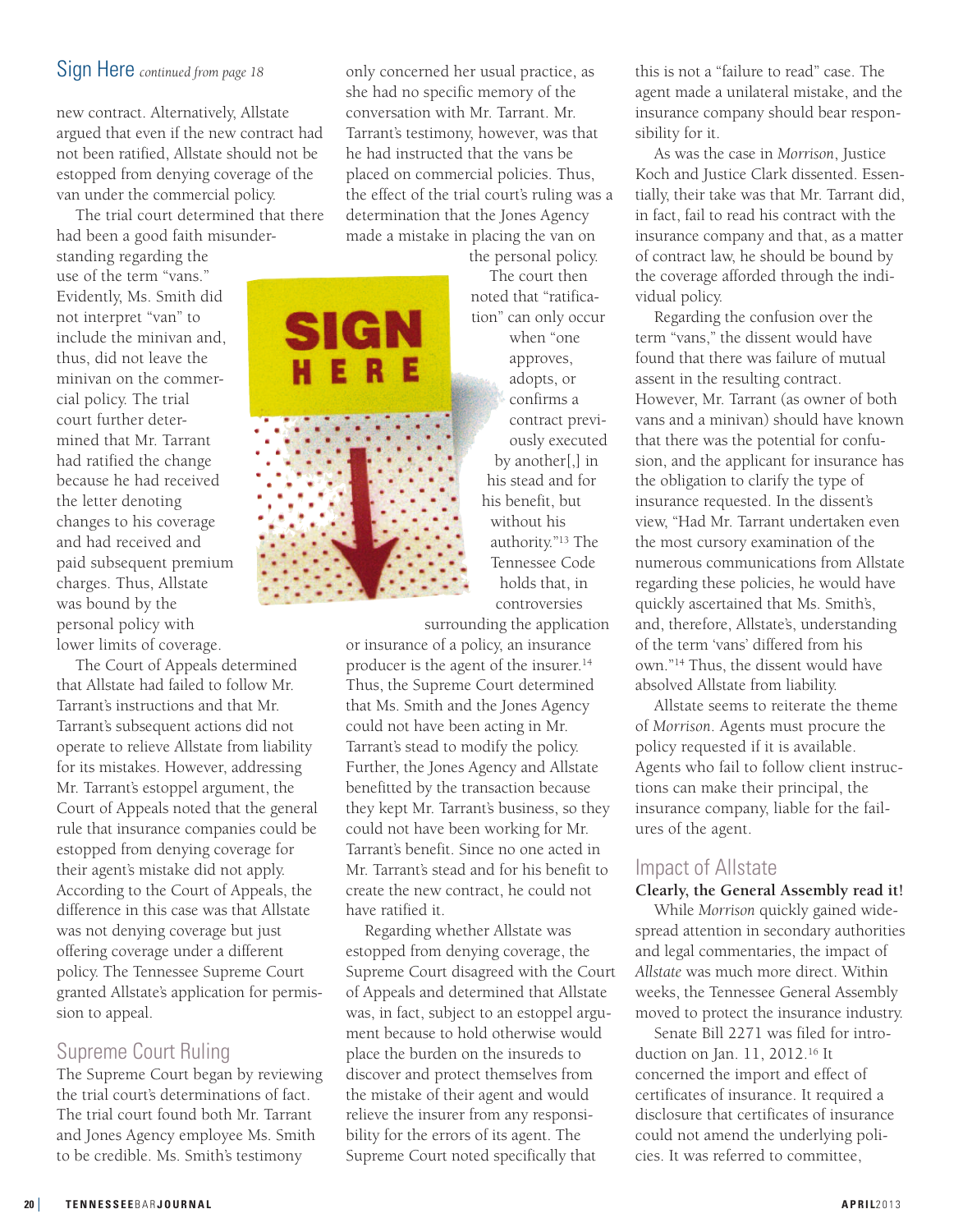where it lay dormant. The companion bill in the House, HB 2454, followed a similar path.

The Tennessee Supreme Court rendered its decision in *Allstat*e on March 26, 2012. On April 2, the House Bill was referred to the Commerce Committee and placed on the calendar for action the next day. Things moved quickly in the Senate as well.

By April 11, sponsoring Sen. Jim Tracy appeared before the Senate Commerce and Agriculture Committee. Citing the decision in *Allstate*, he informed the committee that the opinion suggested insurance companies are strictly liable for the results of any policy change regardless of whether insured requested the change, signed a form or paid a premium. Stating that such a decision could cause insurance companies to decline to allow online or telephone changes to policies and that consumers would be inconvenienced, he introduced an "amendment" to SB 2271. The amendment rewrote the bill entirely, deleting all references to the certificates of insurance and instead substituting the following language:

(a) The signature of an applicant for or party to an insurance contract on an application, amendment, or other document stating the type, amount, or terms and conditions of coverage, shall create a rebuttable presumption that the statements provided by the person bind all insureds under the contract and that the person signing such document has read, understands, and accepts the contents of such document.

(b) The payment of premium for an insurance contract, or amendment thereto, by an insured shall create a rebuttable presumption that the coverage provided has been accepted by all insureds under the contract.

By April 30, the bill had passed both houses and been sent to the governor for a signature. The bill was signed on May 10 and became 2012 Public Chapter 913 by May 15, 2012 — seven weeks and one day after the *Allstate* decision.

The law was codified at *Tenn. Code. Ann.* § 56-7-135.

Although the rights of the Tennessee consumer were invoked in Sen. Tracy's speech, the bill was, without question, the product of the insurance industry lobby. Insurors Tennessee, a professional organization of insurance agents, claimed that it, "in conjunction with Tennessee Farm Bureau and Property Casualty Insurance passed PC0913."17 The impact of this law remains to be seen, and whether it will have any discernible impact on court rulings is an open question, in light of existing case law.

#### Impact of the Rebuttable Presumption Rule

The duty to read always has and still does protect the insuror, just as it did in *Smith*. In *Morrison*, although a signedbut-not-read application was involved, the matter was not a traditional failure to read case: the failure to read was excused in *Morrison* because the agents failed to follow the directive of the clients to procure a policy. The duty to read still protected the insurance company. When the insurance company ultimately settled with the plaintiff, it was not because the insurance company was vulnerable on its failure to read defense. Rather, it was because the insurance company was forced to admit that it already knew about Mr. Morrison's DUI because of the disclosure on the medical examination form. Therefore, the insurance company could not say that the omission of the information on the application was material to its decision to issue the policy.

*Allstate*, too, is distinguishable from *Smith*. Notably, in *Allstate* there was not even a signed application involved. Rather, *Allstate*, like *Morrison*, was a case in which the conduct of the agents did not comport to the insured's directives. In both cases, the court determined that the insured should not be held responsible for catching and correcting the errors of the broker whose job it was to procure the policy.

As of this writing in early January 2013, there are apparently no appellate cases or secondary authorities interpreting the new statute. Until we have some guidance from the courts, we will not know what proof a plaintiff must offer in order to overcome the presumption. However, it is not a bold prediction to state that the furor prompting the statute may make little sound in the case law. Insurance agents are professionals who have specialized training and superior information. They are not generally the agents of their clients, so the clients will not ordinarily be made to bear responsibility for the agents' mistakes. Ultimately, the rebuttable presumption means that the insurance applicant bears the burden of proving some irregularity in the insurance application process (usually by the agent) that excuses the applicant's failure to notice a key provision of the insurance policy. This was true before — the burden was and is on the plaintiff to prove its case. Only time will tell if the new presumption will set the bar higher for the plaintiff — and the bar was fairly high before.  $\mathbf{\mathcal{L}}$ 



DONALD CAPPARELLA is a member of Dodson Parker Behm & Capparella PC in Nashville. His practice is concentrated in the area of appellate advocacy and general civil litigation. He

is the co-author of the *Tennessee Law of Comparative Fault* (Tenn. Prac. Vol. 17) and has been named to Best Lawyers in the fields of appellate practice and insurance law. He has taught legal writing at Vanderbilt Law School and the Nashville School of Law.



CANDI HENRY, an associate at Dodson Parker Behm & Capparella PC, practices appellate litigation and serves as counsel to businesses and municipal agencies. She is the

associate editor of the *Tennessee Tort Law Letter* and assistant editor of the *Tennessee Appellate Practice Handbook*. She is a member of the Tennessee Bar Association Young Lawyers Division Board of Directors.

#### Notes

1. *Morrison v. Allen*, 338 S.W.3d 417 (Tenn. 2011); *Allstate v. Tarrant*, 363 S.W.3d *Continued on page 38*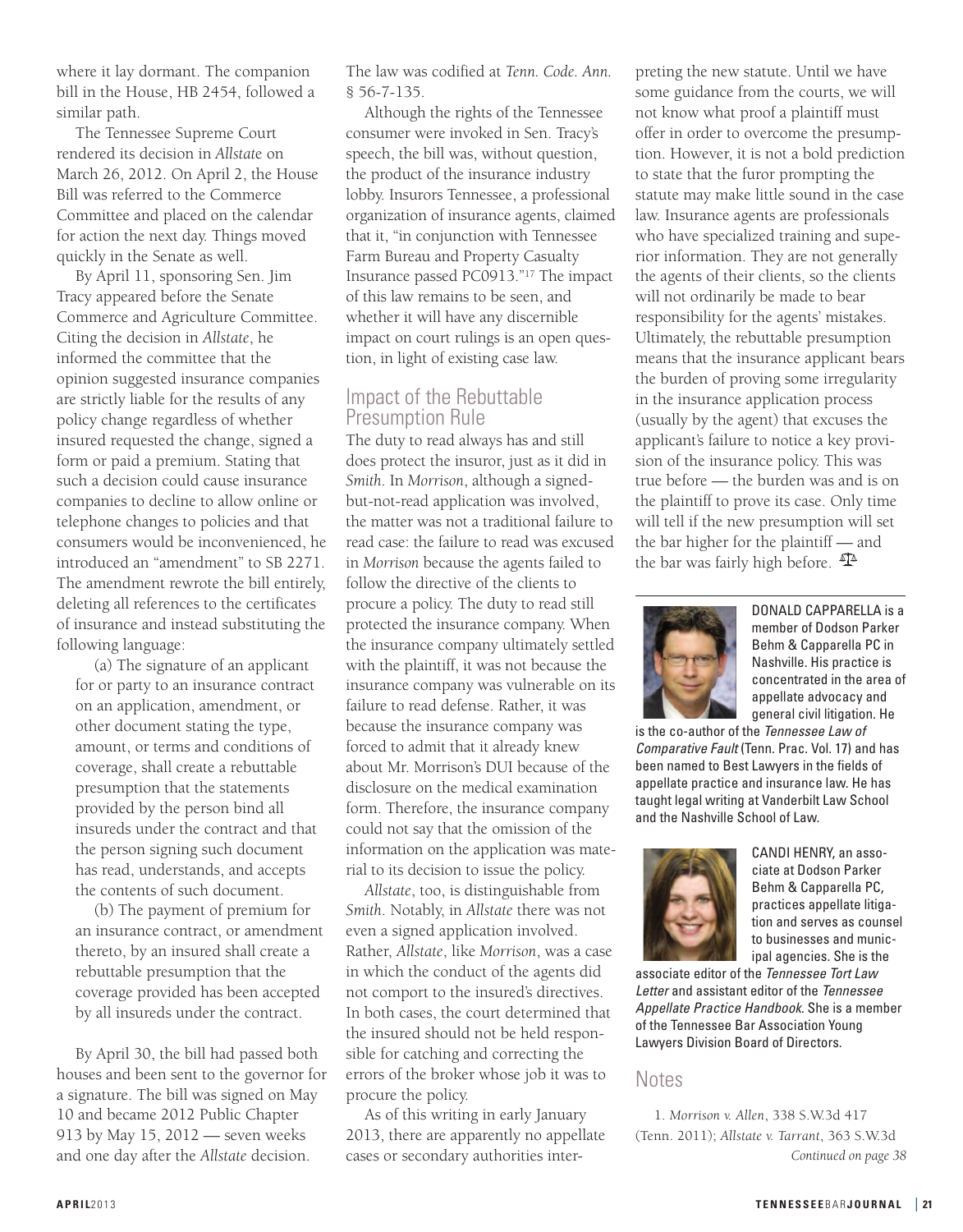508 (Tenn. 2012).

2. *Smith v. Tennessee Farmers Life Reassurance Co.,* 210 S.W.3d 584, 591 (Tenn. Ct. App. 2006)(citations omitted).

3. *Id*.(citations omitted).

4. The authors of this article were counsel of record for Ms. Morrison.

5. *Morrison v. Allen*, M2007-01244-COA-R3-CV, 2009 WL 230220 (Tenn. Ct. App. Jan. 30, 2009) aff'd in part, rev'd in part, 338 S.W.3d 417 (Tenn. 2011).

6. Generally, an incontestability clause provides that after two years an insurance company cannot deny coverage because of misrepresentations made in the application or any other failure to comply with conditions in the insurance contract. See *Morrison v. Allen*, 338 S.W.3d 417, 421 (Tenn. 2011).

7. *Morrison v. Allen*, 338 S.W.3d at 430. 8. *Id.* at 431.

9. Brandon McWherter, "Tennessee Supreme Court Redefines the Law of Insurance Agent Liability," Tennessee Insurance

Litigation Blog, http://www.tninsurancelitigation.com/ tags/morrison-v-allen/ (last accessed Sept. 19, 2012).

10. A WestlawNext search for citing references of the case lists 39 secondary authorities.

11. Pepper & Brothers, "Nashville Insurance Agents Liable for Inaccurate Information in Policy," March 11, 2012, http:// www.nashvillebusinesslitigationlawyersblog.c om/ 2011/03/nashville-insurance-agentslia.html (last accessed Sept. 19, 2012).

12. *Allstate v. Tarran*t, 363 S.W.3d 508 (Tenn. 2012).

13. *Id*. at 517 (citing *Webber v. State Farm*



THE NATIONAL ACADEMY OF DISTINGUISHED NEUTRALS

### Finding the right neutrals (and checking their date availability) just got much easier...

America's Premier Mediators & Arbitrators Online at www.NADN.org Tennessee Chapter at www.TennesseeMediators.org

## **11th Edition Alimony Bench Book**

e TBA Family law section is proud to announce the availability of the 11th edition *Alimony Bench Book*, a Tennessee Bar Association publication brought to you by the members of the TBA Family law section's Alimony Committee.

The 11th Edition *Alimony Bench Book* includes Published and Unpublished cases from August 8, 2003 through December 31, 2012 and is available for purchase in the loose-leaf format for \$40 or the 3-ring binder version for \$50. To order this publication, contact TBA at **1-800-899-6993** or in nashville at **615-383-7421**, or order the book online at TBA's online bookstore at http://www.tba.org/products/alimony-bench-book-11th-edition.

e TBA would like to thank Alimony Committee Chair Amy Amundsen and all of the members of this Committee for their hard work and commitment to this publication. The Committee's hope is that this book will assist judges in their attempts to award consistent alimony in cases across Tennessee and assist the lawyers to present their cases in front of the Court.

#### Tennessee Bar Association